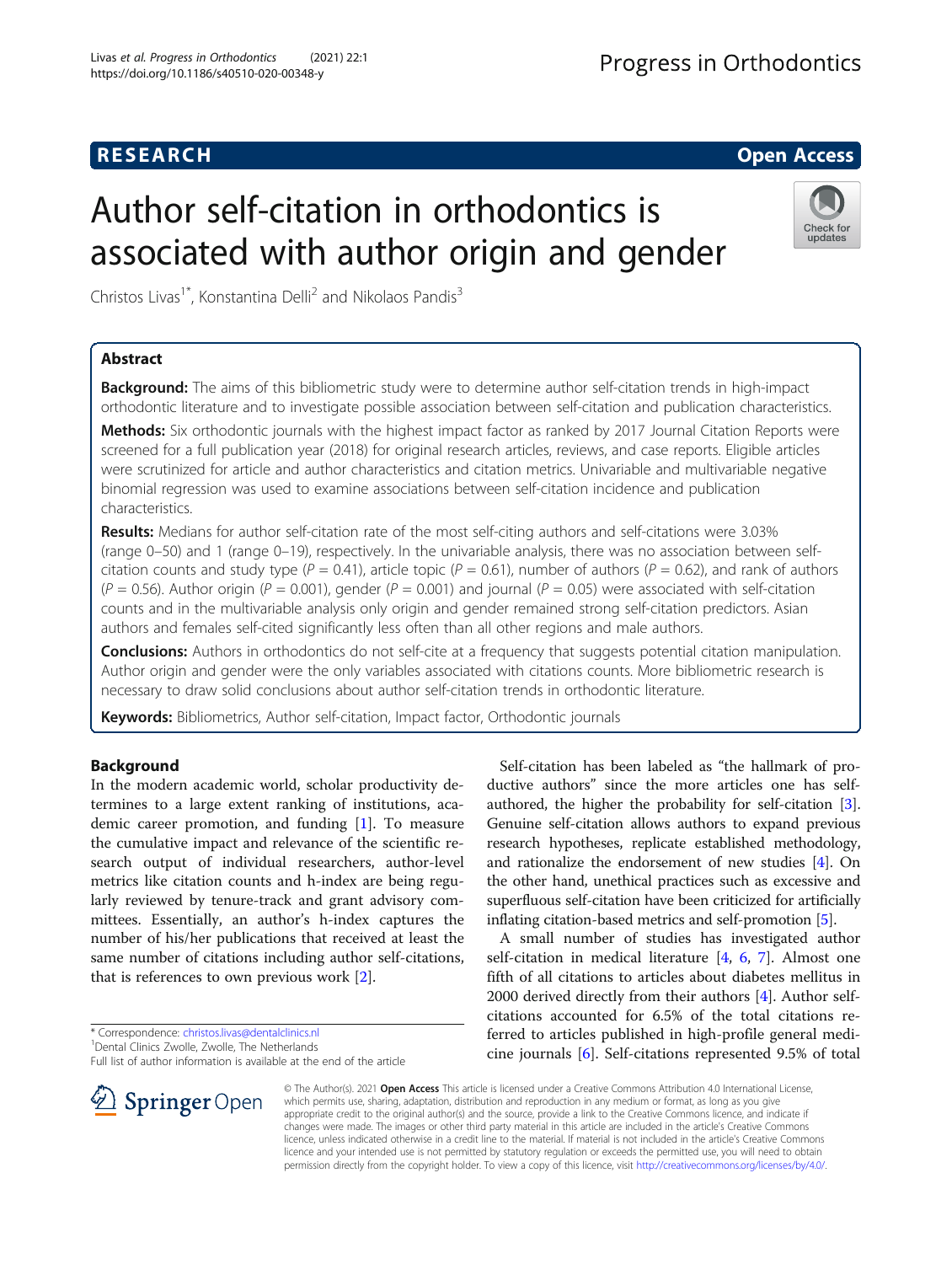<span id="page-1-0"></span>citations in otolaryngology journals published in a 3 month period [\[7](#page-6-0)].

Bibliometric research in dentistry has studied so far self-citation merely at the journal level, revealing relatively low rates, and therefore favorable publishing conditions and citation behaviors [[8](#page-6-0)–[10](#page-6-0)]. Given the ethical implications and lack of evidence in orthodontics, this study aimed to determine author self-citation rates in highly esteemed orthodontic journals. Furthermore, it intended to investigate author self-citation patterns in relation to article and author characteristics.

## **Methods**

#### Data collection

The top 6 impact factor (IF) orthodontic journals as listed in 2017 Journal Citation Reports (JCR, Clarivate Analytics, Philadelphia, PA, USA) were examined in this study, namely Orthodontics & Craniofacial research (OCR; IF, 2.077), European Journal of Orthodontics, (EJO; IF, 2.033), American Journal of Orthodontics and Dentofacial Orthopedics (AJODO; IF, 1.842), The Korean Journal of Orthodontics (KJO; IF, 1.617), The Angle Orthodontist (AO; IF, 1.592), and Progress in Orthodontics (PIOR; IF, 1.250).

All issues published by the abovementioned journals between January and December 2018 were accessed using institutional subscription and hand-searched for original research articles, reviews, and case reports. Articles not falling into these categories were excluded.

Two investigators (first and second authors) underwent a 4-h training in article screening and data extraction, divided in 2 sessions. In the first session, each investigator screened titles and abstracts of a preselected sample of 40 articles. Any practical issues encountered were discussed during the second session. For the purposes of the study, the following information was extracted simultaneously and on a consensus basis from each eligible article: (i) journal title, (ii) article title, (iii) names of first and last authors, (iv) study type, i.e., randomized clinical trials, prospective observational study, retrospective observational study, narrative review, systematic review or meta-analysis, survey, case report  $[6]$  $[6]$ , (v) topic, i.e., oral health-related quality of life (OHR-QOL)/esthetics/practice management/socio-demographics, biomaterials, diagnosis, treatment, growth, new technologies, periodontics/caries prevention, side effects, other [[1\]](#page-6-0), (vi) number of authors, (vii) number of total citations (TC), (viii) number of self-citations, (ix) selfcitation rate (SCR) calculated as the percentage of the author self-citations to the total citations included in the reference list, also termed as synchronous self-citation [[11\]](#page-6-0), (x) author rank, i.e., first, last or first/last in case of an equal number of self-citations assigned to both first and last authors, (xi) gender, and (xii) origin as indicated by the geographical location of the affiliation of the most self-citing author (first or last author). To facilitate data analysis, regions were classified into 5 groups, i.e., Asia, Europe, North America, South America, and other, which included Africa, Oceania, or a combination of continents. Articles were grouped as well according to the number of authors as follows:  $1-3$ ,  $4-5$ , and  $> 5$  authors. Gender of the authors was determined using genderize.io [\(https://genderize.io/;](https://genderize.io/) Demografix ApS, Roskilde, Denmark), a free online service that collects data from social networks across 79 countries and 89 languages. This tool was chosen due to its superior performance in gender prediction compared to other nameto-gender inference services [\[12](#page-6-0)]. The collected data

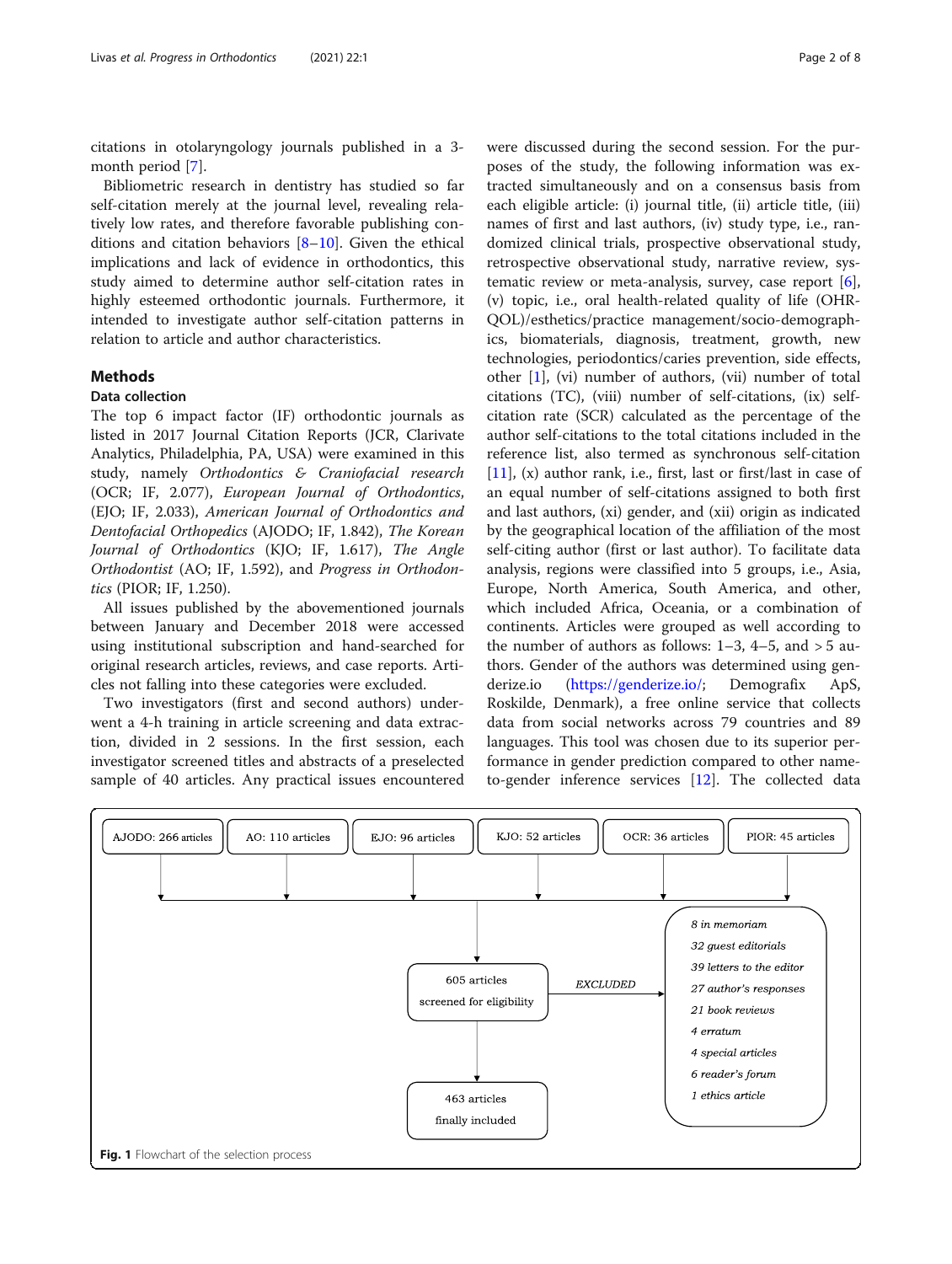<span id="page-2-0"></span>were entered into a Microsoft Excel spreadsheet (Microsoft Corporation, Redmond, VA, USA) for further processing.

### Statistical analysis

Descriptive statistics were calculated for self-citations per predictor, i.e., journal, study type, article topic, number of authors, rank, origin, and gender. Given the presence of overdispersion, univariable negative binomial regression was used to examine potential associations between self-citations and the article and author characteristics. Significant predictors from the first step were added in multivariable negative binomial model. Overall, significance per predictor was assessed using the likelihood ratio test. All analyses were conducted with Stata 16.1 (Stata Corp, TX, USA) and R Software version 3.6.1 (R Foundation for Statistical Computing, Vienna,

Austria) with a two-sided 5% level of statistical significance.

#### **Results**

By searching 2018 journal issues, 605 articles were initially identified. Screening for eligibility led to exclusion of 142 irrelevant articles, which were mainly classified as letters to the editor, guest editorials, and author's responses (Fig. [1\)](#page-1-0). Following a strict selection process, a total of 463 unique articles were included in the study.

AJODO contributed most of the articles (35.64%), while prospective observational (195 articles) and retrospective observational studies (117 articles) represented most of the articles. The most popular topics were treatment, diagnosis, and OHRQOL/esthetics/practice management/socio-demographics, investigated in 27.43%, 18.79%, and 13.39% of the articles, respectively (Table 1).

Table 1 Distribution of articles per study type, topic, number of authors, presence of self-citations, and descriptive statistics of citation metrics

| Study type                                              | $\boldsymbol{N}$ | $\%$         |
|---------------------------------------------------------|------------------|--------------|
| <b>RCT</b>                                              | 50               | 10.80        |
| Prospective observational                               | 195              | 42.12        |
| Retrospective observational                             | 117              | 25.27        |
| Narrative or systematic review, meta-analysis           | 49               | 10.58        |
| Survey                                                  | 12               | 2.59         |
| Case report                                             | 39               | 8.64         |
| <b>Topic</b>                                            | $\pmb N$         | $\%$         |
| OHRQOL/esthetics/practice management/socio-demographics | 62               | 13.39        |
| Biomaterials                                            | 33               | 7.13         |
| Diagnosis                                               | 87               | 18.79        |
| Treatment                                               | 127              | 27.43        |
| Growth                                                  | 55               | 11.88        |
| New technologies                                        | 41               | 8.86         |
| Periodontics/caries prevention                          | 19               | 4.10         |
| Side effects                                            | 26               | 5.62         |
| Other                                                   | 13               | 2.81         |
| <b>Number of authors</b>                                | $\boldsymbol{N}$ | %            |
| $1 - 3$                                                 | 111              | 23.97        |
| $4 - 5$                                                 | 167              | 36.07        |
| $> 5\,$                                                 | 185              | 39.96        |
| Self-citation                                           | N                | $\%$         |
| Yes                                                     | 274              | 59.18        |
| No                                                      | 189              | 40.82        |
| <b>Citation metrics</b>                                 | Mean (SD)        | Median (IQR) |
| Self-citations                                          | 1.67(6.19)       | 1(2)         |
| Total citations                                         | 32.01 (18.01)    | 30(13)       |
| SCR                                                     | 5.71 (7.97)      | 3.03(8.33)   |

SD standard deviation, IQR interquartile range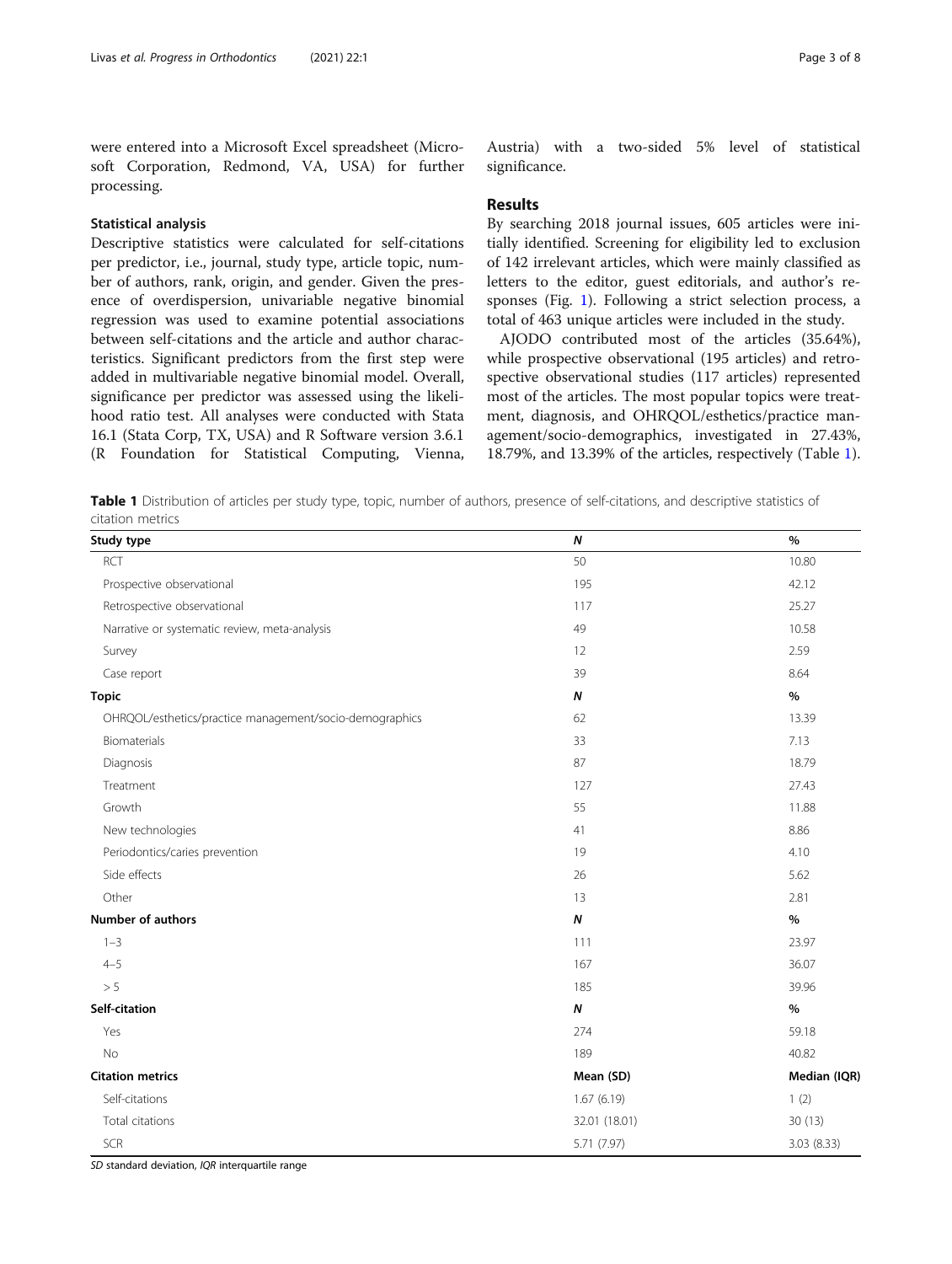Table 2 Distribution of the self-citing authors per rank, origin, and gender. The rank "First/Last" refers to articles where an equal number of self-citations were observed for first and last authors

|               | N   | %     |
|---------------|-----|-------|
| Rank          |     |       |
| First         | 56  | 20.44 |
| Last          | 177 | 64.60 |
| First/Last    | 41  | 14.96 |
| Origin        |     |       |
| Asia          | 62  | 26.61 |
| Europe        | 75  | 32.19 |
| North America | 35  | 15.02 |
| South America | 23  | 9.87  |
| Other         | 38  | 16.31 |
| Gender        |     |       |
| Male          | 166 | 71.24 |
| Female        | 67  | 28.77 |

In 352 out of 463 screened articles, there were at least 4 authors listed. 5.71% of the total citations were counted as self-citations of the first and the last authors with 59.18% of the articles published in 2018 containing at least 1 self-citation (Table [1](#page-2-0)).

Regarding author rank, last authors self-cited more often than first and first and last authors combined, i.e., 177 vs. 56 and 41 authors, respectively (Table 2). Authors of European origin were the most frequently encountered self-citers followed by Asians, i.e., in 32.19% and 26.61% respectively of the articles. The ratio of males to females among the most self-citing authors was 2.48 to 1, i.e., 166 males to 67 females (Table 2).

Boxplots for self-citations per gender, origin, rank, study type, journal, and topic are illustrated in Figs. 2 and [3](#page-4-0) and Supplementary Fig. [1](#page-6-0), [2.](#page-6-0) In the univariable analysis, based on the likelihood ratio test, there was no association between self-citation counts and study type  $(P = 0.41)$ , article topic  $(P = 0.61)$ , number of authors  $(P)$ = 0.62), and rank of authors ( $P = 0.56$ ). Author origin ( $P = 0.62$ )  $= 0.001$ ), gender (P = 0.001), and journal (P = 0.05) were associated with self-citation counts, and in the multivariable analysis, only origin and gender remained strong self-citation predictors.

More specifically, self-citations were significantly more common by Europeans and authors originating from affiliations located in Africa, Oceania, or multiple continents  $(P< 0.001$  and  $P = 0.03$  $P = 0.03$ , respectively, Table 3). When comparing genders, male authors cited themselves 1.36 times more than females ( $P \le 0.01$ , Table [3\)](#page-5-0).

#### **Discussion**

Bibliometric studies on author self-citation may be helpful in flagging extreme self-promoters and gaming of citation-based indicators in academia. Based on our results, self-citation of authors in orthodontic literature occurs close to previously reported rates in medical specialties [[6,](#page-6-0) [7\]](#page-6-0). Most importantly, SCR in orthodontics lies below the early estimate of Garfield and Sher [[13](#page-6-0)] or the

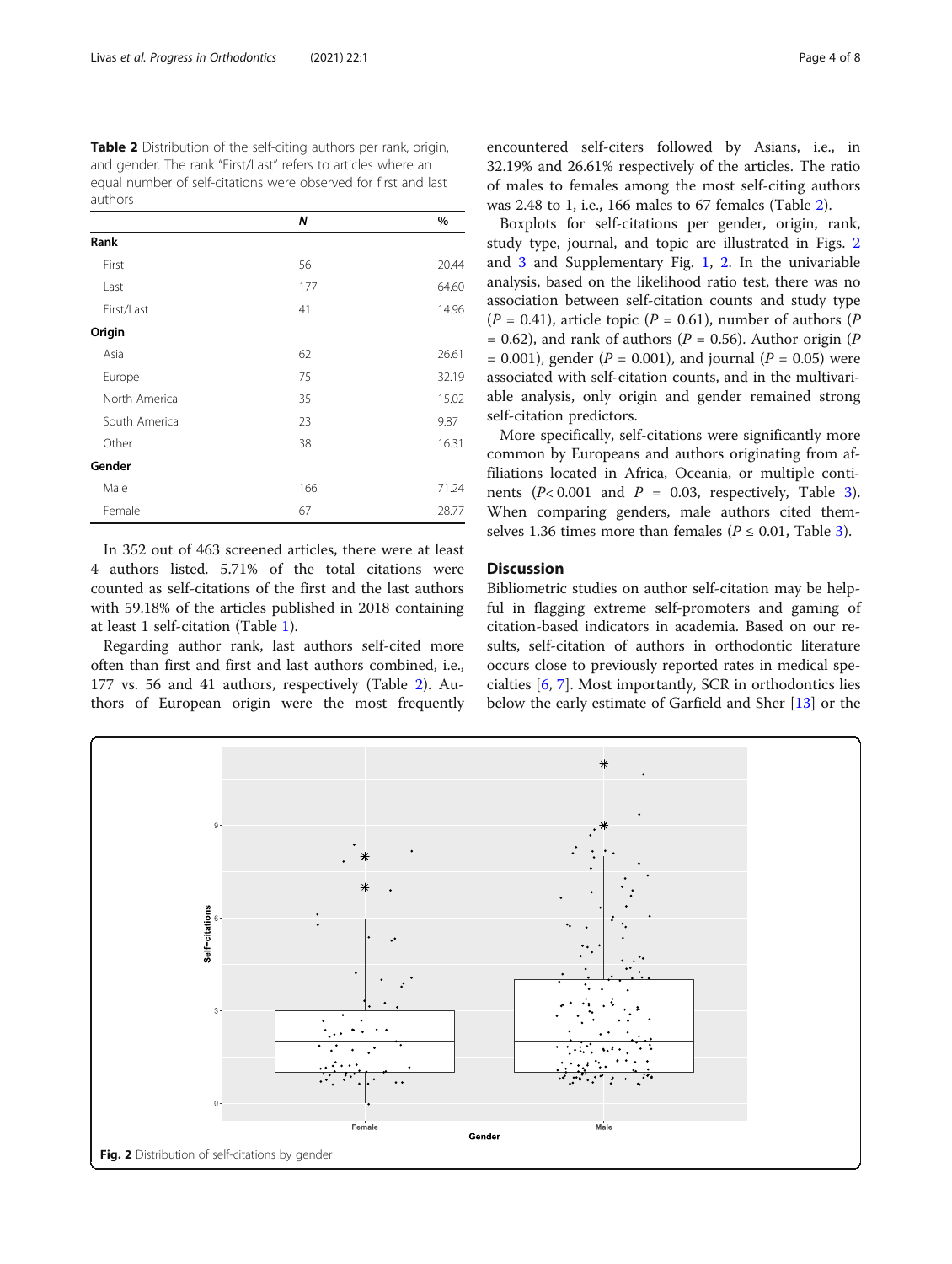<span id="page-4-0"></span>

overall rate of 9% across physical, social sciences, and humanities [[14\]](#page-7-0).

Similar to Tolisano et al [\[7](#page-6-0)], last authors were more frequent self-citers than first authors, i.e., 1.06 times, but this trend did not reach statistical significance. It is common in scientific writing to name first and last authors in multi-authored scientific papers the most contributed authors. As last authors may be senior researchers holding a high academic rank, self-citation may come naturally in authors with a long track record of publications [[15\]](#page-7-0). First or lead authors, usually early-career researchers, may also have high SCRs because their publications have not been made available long enough to attract other citations [\[16](#page-7-0)].

Author origin appears to play an important role in self-referencing as significantly more self-citations were attributed to European authors and authors originating from Africa, Oceania, or multiple affiliations established in different continents compared to Asians. There is evidence that authors from western, individualist cultures are more conducive to self-promoting attitude than authors from more collectivist cultures [[15\]](#page-7-0). Academic promotion policies that require minimum productivity standards might as well explain differences in SCRs between regions [[16](#page-7-0)].

A significant difference in self-citation behavior was observed between male and female authors with men citing themselves 36% more often than women. An overwhelming male dominance in self-citation has been

revealed across several disciplines, including biology, sociology, economics, and law, with men self-citing > 50% more often than women over time and up to 70% in recent years [[15\]](#page-7-0). As self-citations do not only directly improve an author's citation record but also accumulate citations from others in the short term [\[17](#page-7-0)], gender discrepancies in SCRs may be further aggravated and have a detrimental effect on scholarly visibility, and likely on academic careers. In case the gender imbalance persists, certain measures need to be introduced by academic administrations to make evaluation processes for hiring and tenures less gender-biased and promote equity in the academic orthodontic community.

Unlike findings in general medical literature [[6](#page-6-0)], the article topic did not have a significant influence on selfcitations. Nevertheless, conducting specialized research can be presumed to increase the chances for self-citations. In our sample, the highest SCR was recorded for a case report on CAD-CAM and 3D printing of mini-implant supported orthodontic appliances published in the December issue of AJODO. The last author of this paper cited 7 of his articles in a reference list containing in total 14 citations [[18](#page-7-0)]. With regard to self-citation counts, a record of 19 self-citations was assigned to a user's guide on cervical vertebral maturation method with both authors being exceptionally productive in publishing on skeletal age assessment [\[19\]](#page-7-0). Thus, in cases where authorship is coupled with expertise on innovative research, author self-citation may be anticipated and ethically justified.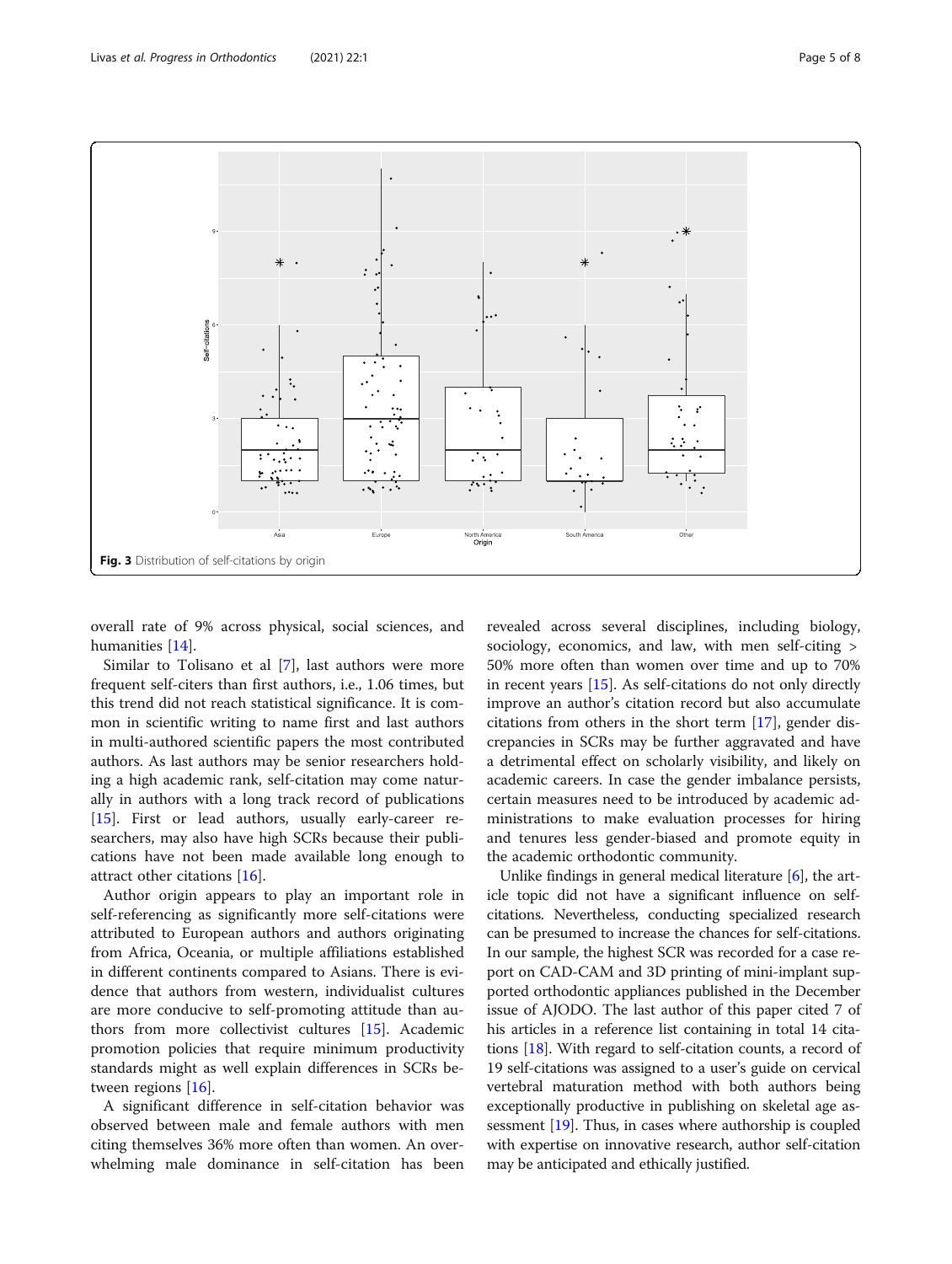## <span id="page-5-0"></span>Table 3 Univariable and multivariable negative binomial regression results

| Journal                                                 | <b>Univariable</b> |         |            | Multivariable |         |            |
|---------------------------------------------------------|--------------------|---------|------------|---------------|---------|------------|
|                                                         | IRR                | P value | 95% CI     | <b>IRR</b>    | P value | 95% CI     |
| AO                                                      | 1.26               | 0.36    | 0.76, 2.09 | Reference     |         |            |
| <b>AJODO</b>                                            | 1.15               | 0.56    | 0.72, 1.85 | 1.10          | 0.46    | 0.85, 1.43 |
| OCR                                                     | 1.10               | 0.76    | 0.58, 2.11 | 1.10          | 0.65    | 0.73, 1.67 |
| <b>EJO</b>                                              | 1.86               | 0.02    | 1.12, 3.10 | 1.18          | 0.25    | 0.89, 1.58 |
| PIOR                                                    | 1.65               | 0.09    | 0.93, 2.91 | 1.17          | 0.35    | 0.84, 1.64 |
| <b>KJO</b>                                              | Reference          |         |            | 1.05          | 0.82    | 0.72, 1.53 |
| Study type                                              | <b>IRR</b>         | P value | 95% CI     |               |         |            |
| RCT                                                     | 0.73               | 0.26    | 0.42, 1.27 |               |         |            |
| Prospective observational                               | 0.79               | 0.31    | 0.51, 1.24 |               |         |            |
| Retrospective observational                             | 0.62               | 0.05    | 0.38, 1.00 |               |         |            |
| Narrative or systematic review, meta-analysis           | 0.83               | 0.52    | 0.48, 1.45 |               |         |            |
| Survey                                                  | 0.61               | 0.27    | 0.25, 1.49 |               |         |            |
| Case report                                             | Reference          |         |            |               |         |            |
| <b>Topic</b>                                            | <b>IRR</b>         | P value | 95% CI     |               |         |            |
| OHRQOL/esthetics/practice management/socio-demographics | 1.79               | 0.20    | 0.74, 4.32 |               |         |            |
| Biomaterials                                            | 1.15               | 0.36    | 0.60, 3.96 |               |         |            |
| Diagnosis                                               | 1.67               | 0.25    | 0.70, 3.95 |               |         |            |
| Treatment                                               | 1.77               | 0.19    | 0.76, 4.14 |               |         |            |
| Growth                                                  | 2.09               | 0.10    | 0.86, 5.07 |               |         |            |
| New technologies                                        | 1.27               | 0.61    | 0.50, 3.20 |               |         |            |
| Periodontics/caries prevention                          | 1.53               | 0.42    | 0.55, 4.25 |               |         |            |
| Side effects                                            | 1.23               | 0.68    | 0.46, 3.29 |               |         |            |
| Other                                                   | Reference          |         |            |               |         |            |
| <b>Number of authors</b>                                | <b>IRR</b>         | P value | 95% CI     |               |         |            |
| $1 - 3$                                                 | 1.17               | 0.34    | 0.85, 1.61 |               |         |            |
| $4 - 5$                                                 | 1.09               | 0.56    | 0.82, 1.45 |               |         |            |
| > 5                                                     | Reference          |         |            |               |         |            |
| Rank                                                    | <b>IRR</b>         | P value | 95% CI     |               |         |            |
| First                                                   | 1.06               | 0.59    | 0.86, 1.32 |               |         |            |
| Last                                                    | Reference          |         |            |               |         |            |
| Origin                                                  | <b>IRR</b>         | P value | 95% CI     | <b>IRR</b>    | P value | 95% CI     |
| Asia                                                    | Reference          |         | Reference  |               |         |            |
| Europe                                                  | 1.63               | 0.00    | 1.28, 2.08 | 1.62          | < 0.001 | 1.25, 2.11 |
| North America                                           | 1.34               | 0.06    | 0.99, 1.82 | 1.34          | 0.06    | 0.99, 1.82 |
| South America                                           | 1.06               | 0.75    | 0.74, 1.53 | 1.15          | 0.46    | 0.79, 1.67 |
| Other/combination                                       | 1.41               | 0.02    | 1.05, 1.88 | 1.41          | 0.03    | 1.04, 1.90 |
| Gender                                                  | <b>IRR</b>         | P value | 95% CI     | <b>IRR</b>    | P value | 95% CI     |
| Female                                                  | Reference          |         |            | Reference     |         |            |
| Male                                                    | 1.31               | 0.01    | 1.06, 1.62 | 1.36          | < 0.01  | 1.10, 1.68 |

**IRR** incidence rate ratio

There are several limitations to this study that need to be mentioned. First, the selected English orthodontic journals, though high-profile according to JCR ranking,

whatever that implies for the submission behavior of authors and the research quality, do not represent the whole orthodontic literature. Despite the main bulk of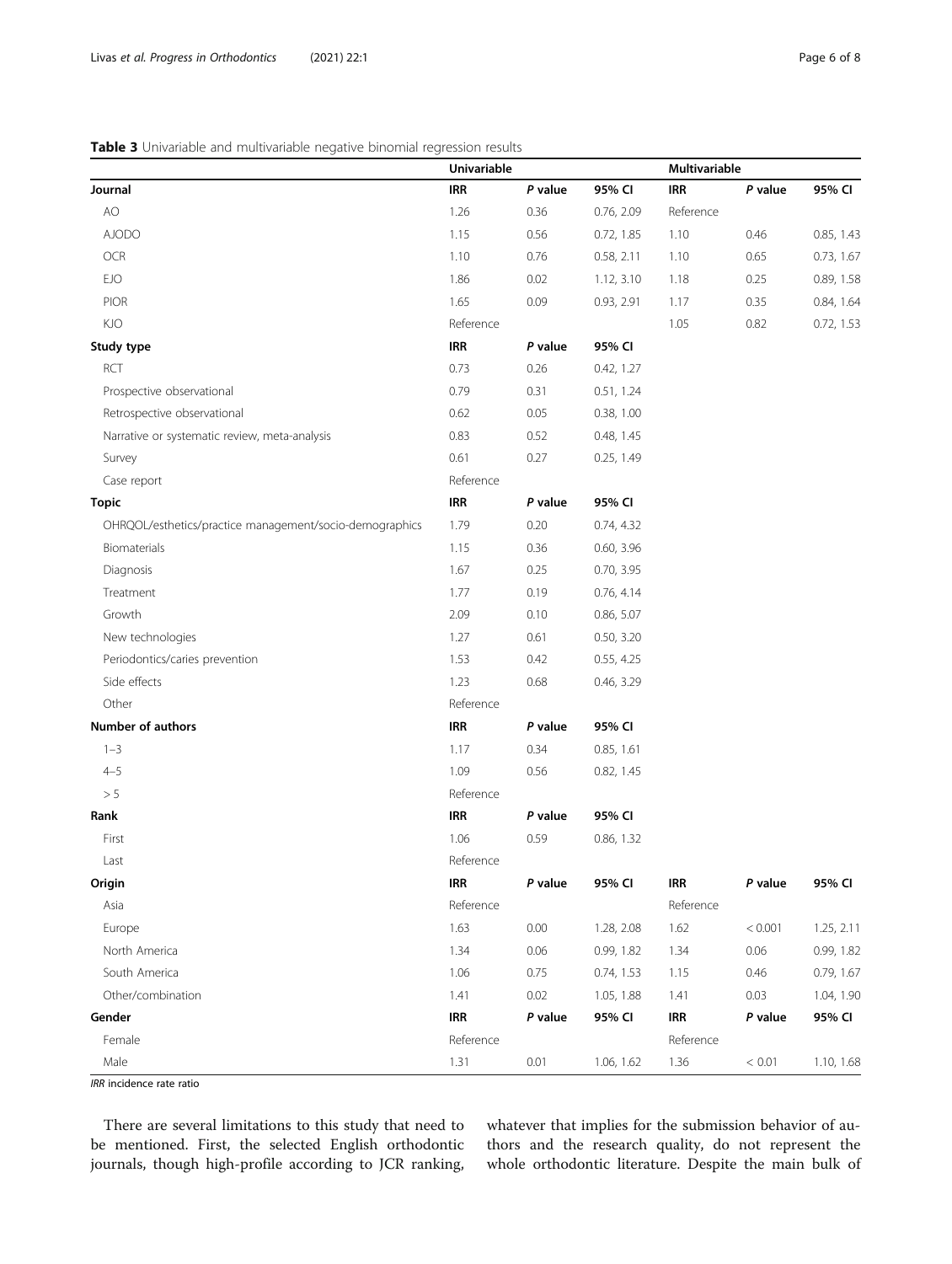<span id="page-6-0"></span>orthodontic research is getting published in orthodontic journals [[20\]](#page-7-0), the dominance of author-level metrics and "publish-or-perish culture" [[21](#page-7-0)] in today's competitive academic environment forces orthodontic academics to submit to non-orthodontic journals with higher impact factors. Less prestigious medical journals are likely to present higher self-citation percentages [[22\]](#page-7-0). The language in which an article is written influences the odds of receiving citations and deserves attention in bibliometric analyses [\[23](#page-7-0)]. Second, this study measured the prevalence of self-citation without assessing the context itself. Quantitative bibliometric research cannot differentiate between legitimate and redundant references to author's publications. To tackle this issue, meticulous text analyses and discourse-based interviews with the authors have been suggested instead [[24\]](#page-7-0).

To the best of our knowledge, this is the first investigation of synchronous author self-citation in a dental subfield. Broad inclusion of journals and broad timeframe used for data collection can be considered strengths of the study design. Whereas previous research was restricted to a few journals and months [6, 7], the current study compiled a full publication year of 6 top orthodontic journals.

More bibliometric research is recommended to describe thoroughly author self-citation in orthodontics and in relation to other subfields in dentistry. Future studies should examine synchronous and diachronous SCRs and patterns over a longer observation period and across a wider range English and non-English orthodontic and dental journals, with and without IF, indexed by various databases. Last but not least, in view of the implications of publication metrics on faculty hiring and promotion, the existing gender difference in author selfcitation warrants further investigation to shed light on a possible gender gap in academic hiring, tenure and salary decisions in orthodontic faculties.

### Conclusion

Self-citation practices of first and last authors in orthodontic journals may be considered comparable to those in medical specialties. Author origin and gender seem to be associated with self-citations and should be therefore taken into account when evaluating authors' attitudes towards self-citation as well as research performance.

#### Supplementary Information

The online version contains supplementary material available at [https://doi.](https://doi.org/10.1186/s40510-020-00348-y) [org/10.1186/s40510-020-00348-y](https://doi.org/10.1186/s40510-020-00348-y).

Additional file 1: Figure S1. Distribution of self-citations by rank, study type, journal, and number of authors.

Additional file 2: Figure S2. Distribution of self-citations by topic.

#### Abbreviations

IF: Impact factor; JCR: Journal Citations Reports; OCR: Orthodontics & Craniofacial research; EJO: European Journal of Orthodontics; AJODO: American Journal of Orthodontics and Dentofacial Orthopedics; KJO: The Korean Journal of Orthodontics; AO: The Angle Orthodontist; PIOR: Progress in Orthodontics; OHRQOL: Oral health-related quality of life; SCR: Self-citation rate

#### Authors' contributions

CL designed the study, collected, analyzed, and interpreted the data, and drafted the paper. KD collected, analyzed, and interpreted the data and drafted the paper. NP analyzed and interpreted the data and drafted the paper. All authors read and approved the final manuscript.

#### Funding

No funding.

#### Availability of data and materials

The datasets used and/or analyzed during the current study are available from the corresponding author on reasonable request.

#### Ethics approval and consent to participate

Not applicable.

#### Consent for publication

Not applicable.

#### Competing interests

The authors declare that they have no competing interests.

#### Author details

<sup>1</sup> Dental Clinics Zwolle, Zwolle, The Netherlands. <sup>2</sup> Department of Oral and Maxillofacial Surgery, University of Groningen, University Medical Center Groningen, Groningen, The Netherlands. <sup>3</sup>Department of Orthodontics and Dentofacial Orthopaedics, School of Dental Medicine, University of Bern, Bern, Switzerland.

#### Received: 4 October 2020 Accepted: 21 December 2020 Published online: 07 January 2021

#### References

- 1. Livas C, Delli K. Looking beyond traditional metrics in orthodontics: an altmetric study on the most discussed articles on the web. Eur J Orthod. 2017;40:193–9.
- 2. Hirsch JE. An index to quantify an individual's scientific research output. Proc Natl Acad Sci U S A. 2005;102:16569–72.
- 3. Mishra S, Fegley BD, Diesner J, Torvik VI. Self-citation is the hallmark of productive authors, of any gender. PLoS One. 2018;13:e0195773.
- 4. Gami AS, Montori VM, Wilczynski NL, Haynes RB. Author self-citation in the diabetes literature. CMAJ. 2004;170:1925–7.
- 5. Glänzel W, Thijs B. Does co-authorship inflate the share of self-citations? Scientometrics. 2004;61:395–404.
- 6. Kulkarni AV, Aziz B, Shams I, Busse JW. Author self-citation in the general medicine literature. PLoS One. 2011;6:e20885.
- 7. Tolisano AM, Song SA, Cable BB. Author self-citation in the otolaryngology literature: a pilot study. Otolaryngol Head Neck Surg. 2016;154:282–6.
- 8. Elangovan S, Allareddy V. Publication metrics of dental journals-what is the role of self citations in determining the impact factor of journals? J Evid Based Dent Pract. 2015;15:97–104.
- 9. Livas C, Delli K. Journal self-citation rates and impact factors in dentistry, oral surgery, and medicine: a 3-year bibliometric analysis. J Evid Based Dent Pract. 2018;18:269–74.
- 10. Delli K, Livas C, Dijkstra PU. How has the dental literature evolved over time? Analyzing 20 years of journal self-citation rates and impact factors. Acta Odontol Scand. 2020;78:223–8.
- 11. Jahani MA, Yaminfirooz M. Self-citation of medical and non-medical universities in northern Iran. Acta Inform Med. 2016;24:401–4.
- 12. Santamaría L, Mihaljević H. Comparison and benchmark of name-to-gender inference services. Peer J Comput Sci. 2018;4e:156.
- 13. Garfield E, Sher IH. New factors in the evaluation of scientific literature through citation indexing. Am Doc. 1963;14:195–201.